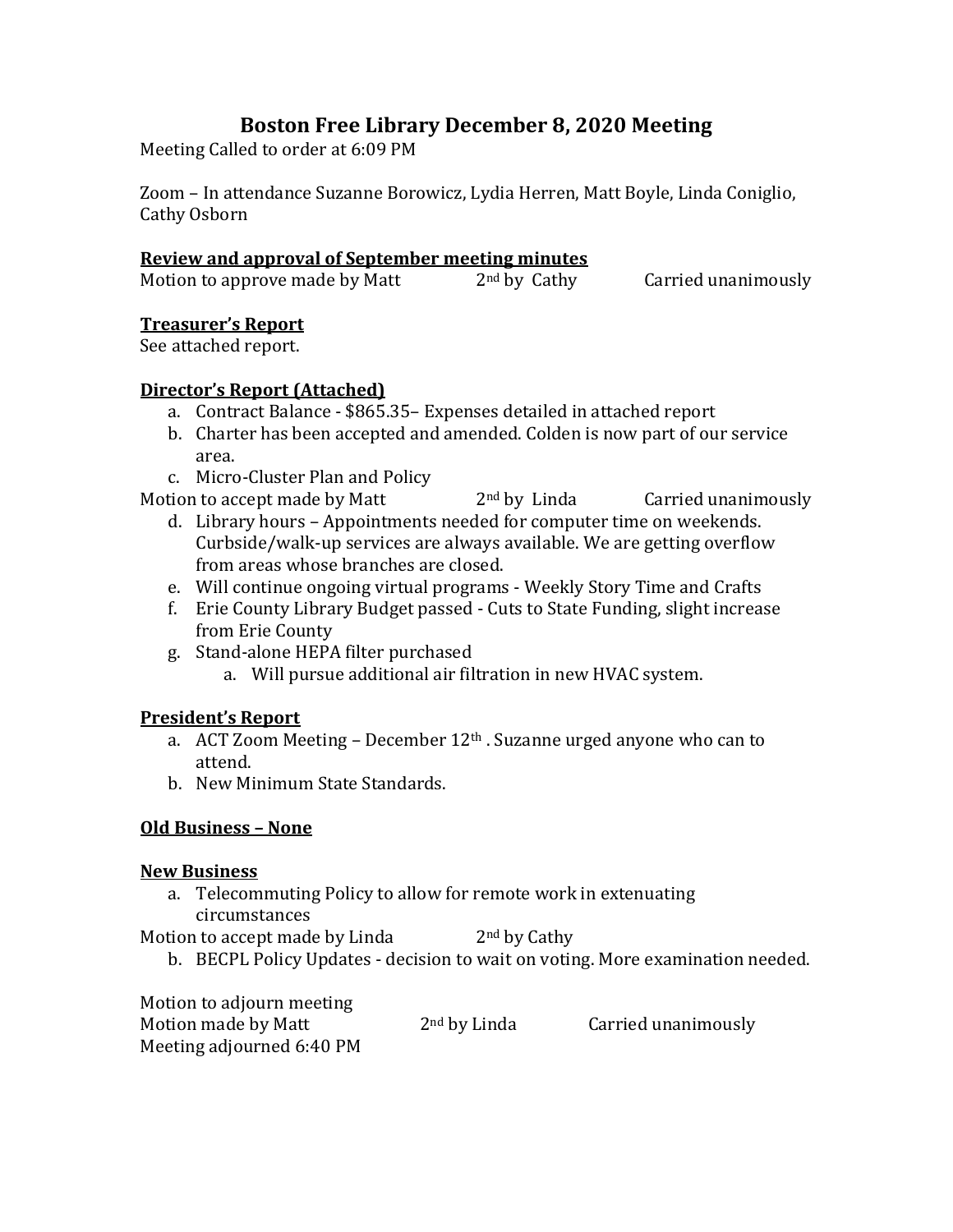#### **Librarian's Report – December 8, 2020**

|      | Checks written since the last board meeting |           |
|------|---------------------------------------------|-----------|
| 2341 | <b>U.S. Post Master Stamps</b>              | \$165.00  |
| 2342 | Chevalier – Plow Contract                   | \$1050.00 |
| 2343 | Modern Disposal – Garbage                   | \$62.36   |
| 2345 | <b>Erie County Water Authority</b>          | \$50.28   |
| 2346 | Lydia Herren – Mileage Reimbursement 2020   | \$207.00  |
| 2347 | <b>U.S. Post Master Stamps</b>              | \$55.00   |
| 2348 | Modern Disposal - Garbage                   | \$62.36   |
| 2349 | Fire Safety Systems Alarm Inspection        | \$174.00  |
| 2350 | U.S. Postal Service PO Box 2021             | \$150.00  |
| 2351 | Traveler's Insurance Minimum Payment        | \$532.25  |
| 2352 | Rucker Lumber - Lawn Rake                   | \$9.49    |

1. Contract Account Balance: \$865.35

- 2. Payroll Report: As of Pay Period 24 we are projected to be well under budget with a surplus of \$14,273. This is due to the extended closure and reduced open hours. The savings from this year will be in place to help with any shortfalls in next year's budget.
- 3. System Paid Expense Report: As of 9/30/19 Boston is projected to be within our System Paid expenses for 2020. This report includes wages, benefits, retirement, natural gas, electricity, and phone lines.
- 4. Contract Account
	- a. Our liability insurance payment was sent out today. It was suggested by our Business Office at Central to make a partial payment this year instead of paying in full as we usually do. It is expected that BECPL will provide the Boston Library Contract Account with additional funds in early 2021 that will help cover the remaining amount without having to transfer funds from the Association to the Contract Account.
- 5. Debit Card for Library Purchases
	- a. Four purchases were made from Amazon.com with the Association Account's debit card.
		- i. 10/26 Parking Lot Sign \$40.14
		- ii. 11/5 Honeywell HEPA filter \$245.76
		- iii. 11/19 Social Distance Pointers and Office Phone \$27.13
		- iv. 12/7 Child-Sized Disposable Masks 50 Pack \$13.47
- 6. Meetings and Continuing Education
	- a. Central Meetings have continued over zoom and will remain in that format for the foreseeable future.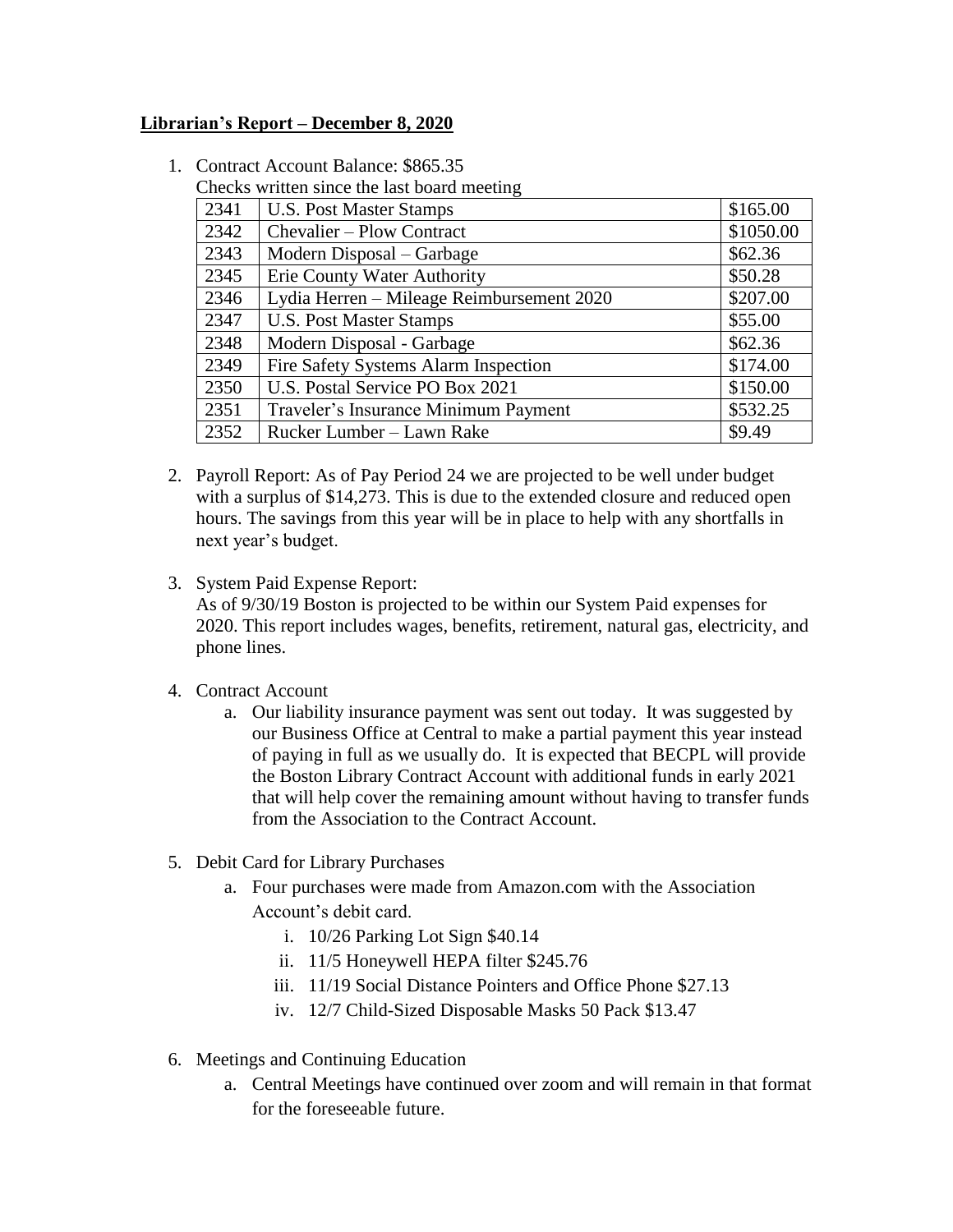- b. I have completed two grant writing courses through ECC and am pursuing the ALA Libraries Transforming Communities: Focus on Small and Rural Libraries Grant in early 2021. This grant involves completing an e-course on fostering community conversations and then hosting discussions on the presented topic.
- 7. Correspondences:
	- a. Thank you letters were sent to
		- i. Town of Colden Supervisor for the \$1,000 donation
		- ii. All patrons and businesses who donated baskets or items to the basket raffle.
- 8. Charter Update
	- a. Our amendment to the charter has been officially accepted adding the Town of Colden to our chartered service area.
- 9. Micro-Cluster Plan
	- a. I have drafted a Micro-Cluster Plan based on BECPL recommendations. Although the library is not required to offer only curbside services in an orange zone designation, most of the Erie County libraries have chosen to follow Central and City Branch recommendations to close to the public in the event of an orange zone designation. Eden is currently still open to the public despite its designation. Newstead may also remain open to the public if its area is updated to an orange zone, but would consider allowing access to the building by appointment only.
	- b. For consistency and safety, my recommendation is to follow the majority of other libraries in the county system and offer curbside/walk-up services only if the library is located in an orange zone.
	- c. Library Hours Appointments Only/Curbside Service Options
		- i. Under the plan's yellow zone designation section, it does allow for modification of hours. After discussion with staff and Central, given the fact that we are one of only seven libraries in the county still open to the public, Saturday hours have been modified to appointment only entry into the building. This was the day of the week with the biggest increase in patron usage, to an extent that staff did not feel comfortable.
		- ii. We are limiting computer sessions on Saturdays to 30 minutes. Computer sessions throughout the rest of the week are set at 30 minutes as well, but staff are able to extend those sessions if the patron requests more time and there is no one waiting for access.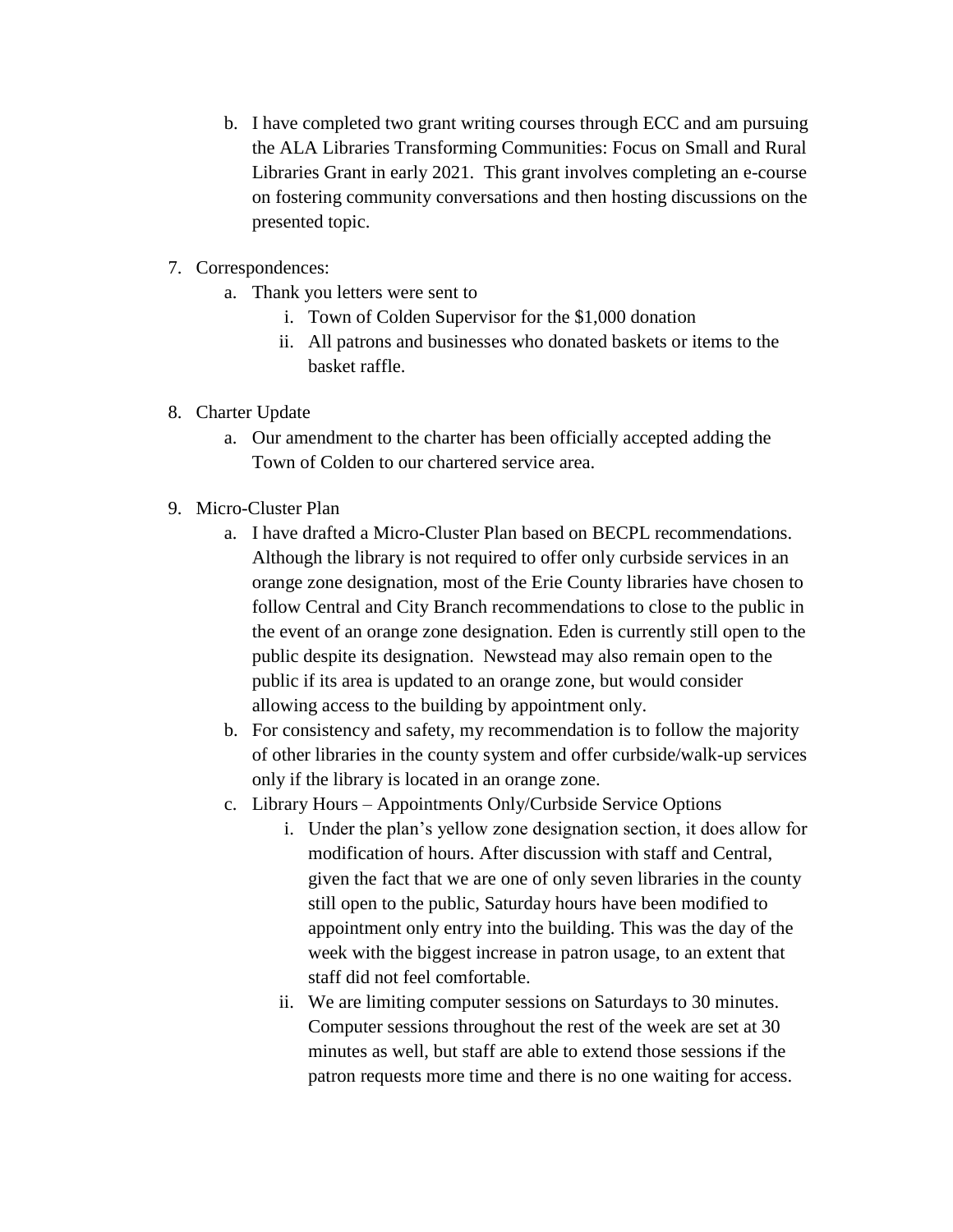- d. Curbside/Walk-Up services are available during all library hours even when not located in a designated zone. We are encouraging patrons to utilize this service, particularly for holds, to minimize contact.
	- i. Curbside delivery to the patron's vehicle unoccupied passenger side window or trunk.
	- ii. Walk-up A bag with patron's items pre-checked out placed on the table in the foyer of the library.
- 10. HVAC Updates
	- a. We received the grant from NYS Library Construction Aid to replace the HVAC system. Fifty percent of the cost will be covered by NYS, the other 50% comes from the Association Account, approximately \$4300 each. Armor Heating will honor our previous estimate if we chose to proceed with them. I have contacted three other companies and not heard back from any of them.
	- b. Air Filtration System
		- i. In addition to the HVAC replacement, given the current situation, I would recommend adding some additional air filtration to the new system. We can place higher level HEPA filters in the system for a short term, but it does place strain on the HVAC.
		- ii. Armor recommends the Reme Halo Air Scrubber with is a UV ionizer, which has mixed reviews for safety as ionized air can cause irritation for those with asthma.
		- iii. I purchased a stand-alone Honeywell HEPA filter for the main area of the library. It is for large rooms, but if we do not plan to install a separate filtration system in the HVAC, I would recommend purchasing another identical filter to allow more air turnover. It could also be utilized in the community room once we return to hosting programs in the library.
- 11. Fall Gala and Book Sale
	- a. Basket Raffle: \$1320
	- b. Wine Raffle: \$260
	- c. Book Sale profits accounted for \$710.50
	- d. Personal and Business Donations: \$560.00
	- e. Total for the Fundraiser: **\$2850.00**
- 12. Fall/Winter Online Programming
	- a. Our virtual Story Times and Craft Videos continue. At this point, I have no plans to resume in library programming until the spring at the earliest. Our videos have gained over 11,000 views to date.